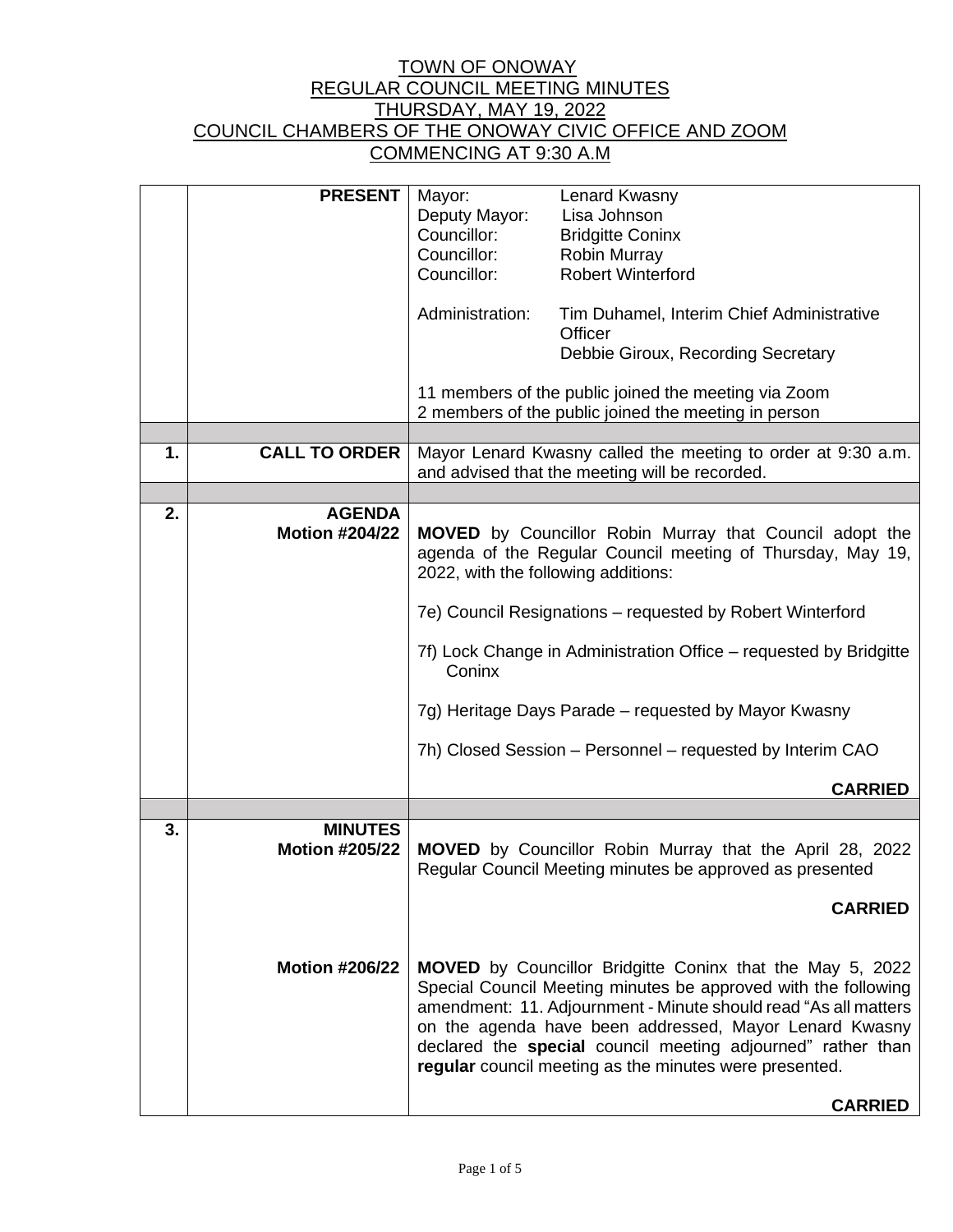| 4. | <b>APPOINTMENTS/PUBLIC</b><br><b>HEARINGS</b> | Walter Preugschas, County of Barrhead Councillor, attended the<br>meeting from 9:35 a.m. to 9:55 a.m. to present on behalf of the<br>WILD Alberta Committee regarding establishing a Northwest<br>Alberta Destination Marketing Organization and requesting a<br>municipal contribution from the Town of Onoway in the amount of<br>\$1.00 per capita. |  |  |  |
|----|-----------------------------------------------|--------------------------------------------------------------------------------------------------------------------------------------------------------------------------------------------------------------------------------------------------------------------------------------------------------------------------------------------------------|--|--|--|
|    | <b>Motion #207/22</b>                         | <b>MOVED</b> by Councillor Bridgitte Coninx that the presentation by<br>the WILD Alberta Committee be accepted for information and that<br>this item be brought back to a future meeting to discuss possible<br>financial support as requested during the presentation.<br><b>CARRIED</b>                                                              |  |  |  |
|    |                                               |                                                                                                                                                                                                                                                                                                                                                        |  |  |  |
| 5. | <b>FINANCIAL REPORTS</b>                      | n/a                                                                                                                                                                                                                                                                                                                                                    |  |  |  |
| 6. | <b>POLICIES AND BYLAWS</b>                    | n/a                                                                                                                                                                                                                                                                                                                                                    |  |  |  |
|    |                                               |                                                                                                                                                                                                                                                                                                                                                        |  |  |  |
| 7. | <b>ACTION ITEMS</b>                           | Craig Rudderham, Public Works Foreman, attended the meeting<br>at 9:55 a.m. for the discussion on the Hydrant and Valve<br>Replacement Project.                                                                                                                                                                                                        |  |  |  |
|    | <b>Motion #208/22</b>                         | <b>MOVED</b> by Councillor Robert Winterford that Council approve the<br>replacement of 2 valves as per the quote provided by CB Max in<br>the amount of \$34,650.00 as part of the Capital Projects budget in<br>2022.<br><b>CARRIED</b>                                                                                                              |  |  |  |
|    |                                               | Craig Rudderham left the meeting at 10:00 a.m.                                                                                                                                                                                                                                                                                                         |  |  |  |
|    | <b>Motion #209/22</b>                         | <b>MOVED</b> by Deputy Mayor Lisa Johnson that Council approve<br>moving the deadline from June 30, 2022 to August 31, 2022 to<br>allow Administration the opportunity to finalize the Tax Rate Bylaw<br>and use the penalty structure as indicated below:                                                                                             |  |  |  |
|    |                                               | Proposed Tax Penalty Application Dates:                                                                                                                                                                                                                                                                                                                |  |  |  |
|    |                                               | September 1 – 10 % current levy<br>October 1 - 2% current levy<br>November 1 - 2% current levy<br>December 1 - 2% of current levy<br>January 1 - 15% on all outstanding taxes<br><b>CARRIED</b>                                                                                                                                                        |  |  |  |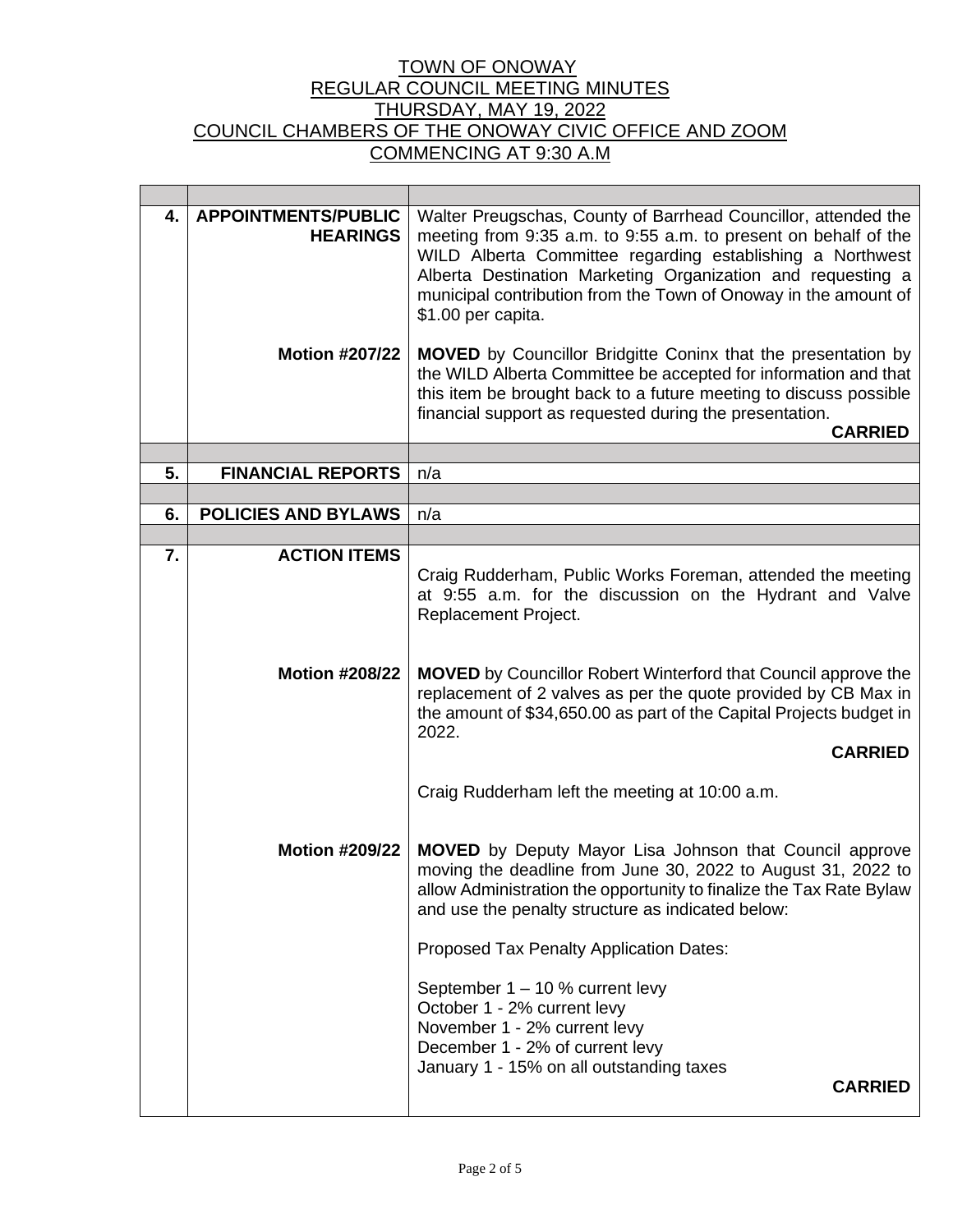| <b>Motion #210/22</b><br>a future meeting.<br><b>Motion #211/22</b> |                                                | <b>MOVED</b> by Councillor Bridgitte Coninx that Council defer their<br>decisions on painting crosswalks in honour of Pride Month and<br>National Indigenous Peoples Day to allow Administration to<br>research the practices of surrounding municipalities and to<br>prepare options and recommendations for Council to consider at<br><b>CARRIED</b><br>Council recessed from 10:15 a.m. until 10:20 a.m.<br><b>MOVED</b> by Councillor Bridgitte Coninx that Council defer their<br>discussion on participating in the Heritage Days Parade on June<br>11 with a float, to allow Administration to prepare a report with<br>recommendations for Council to consider at the next meeting. |  |
|---------------------------------------------------------------------|------------------------------------------------|---------------------------------------------------------------------------------------------------------------------------------------------------------------------------------------------------------------------------------------------------------------------------------------------------------------------------------------------------------------------------------------------------------------------------------------------------------------------------------------------------------------------------------------------------------------------------------------------------------------------------------------------------------------------------------------------|--|
|                                                                     |                                                | (May 26).<br><b>CARRIED</b>                                                                                                                                                                                                                                                                                                                                                                                                                                                                                                                                                                                                                                                                 |  |
|                                                                     |                                                | Council then moved into Closed Session discussion.                                                                                                                                                                                                                                                                                                                                                                                                                                                                                                                                                                                                                                          |  |
|                                                                     |                                                |                                                                                                                                                                                                                                                                                                                                                                                                                                                                                                                                                                                                                                                                                             |  |
| 10.                                                                 | <b>CLOSED SESSION</b><br><b>Motion #212/22</b> | <b>MOVED</b> by Councillor Robin Murray, pursuant to Section 197(2)<br>of the Municipal Government Act and Section 17 of the Freedom<br>of Information and Protection of Privacy Act (FOIP), Council move<br>into a Closed Session at 10:25 p.m. to discuss the following item:<br>"Personnel"<br><b>CARRIED</b>                                                                                                                                                                                                                                                                                                                                                                            |  |
|                                                                     |                                                | A recess was held from 10:25 a.m. until 10:27 a.m. to allow Debbie<br>Giroux, Recording Secretary to leave the meeting.                                                                                                                                                                                                                                                                                                                                                                                                                                                                                                                                                                     |  |
|                                                                     |                                                | <b>CLOSED SESSION:</b><br>The following individuals were present for the Closed Session<br>regarding Personnel:                                                                                                                                                                                                                                                                                                                                                                                                                                                                                                                                                                             |  |
|                                                                     |                                                | Mayor Lenard Kwasny<br>Deputy Mayor Lisa Johnson<br><b>Councillor Bridgitte Coninx</b><br><b>Councillor Robin Murray</b><br><b>Councillor Robert Winterford</b><br>Tim Duhamel, Interim Chief Administrative Officer                                                                                                                                                                                                                                                                                                                                                                                                                                                                        |  |
|                                                                     |                                                | A recess was held from 10:58 a.m. until 11:00 a.m. to allow Debbie<br>Giroux to return to the meeting.                                                                                                                                                                                                                                                                                                                                                                                                                                                                                                                                                                                      |  |
|                                                                     | <b>Motion #213/22</b>                          | <b>MOVED</b> by Councillor Bridgitte Coninx that Council move out of<br>Closed Session at 11:00 a.m.<br><b>CARRIED</b>                                                                                                                                                                                                                                                                                                                                                                                                                                                                                                                                                                      |  |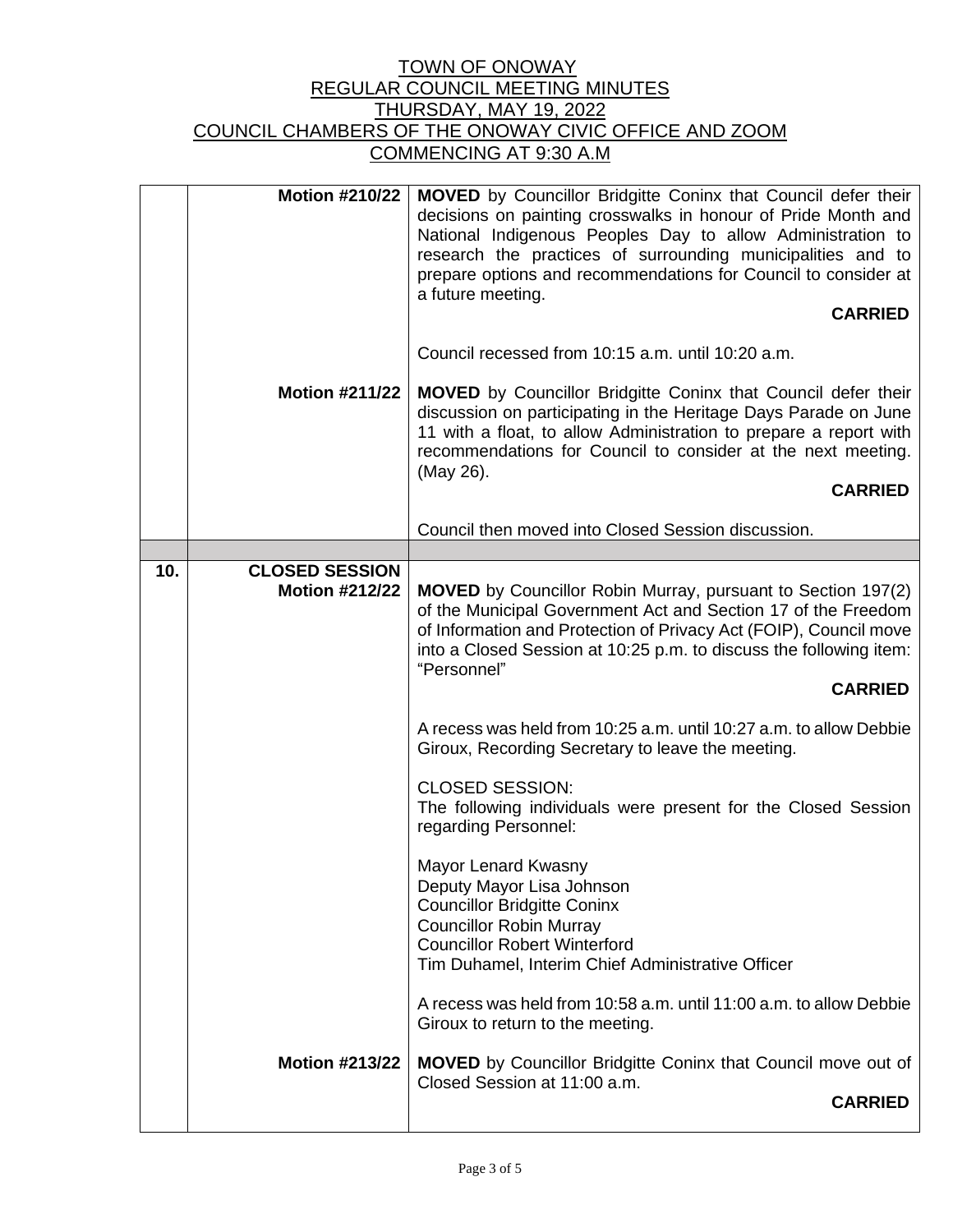|    |                                                                                  | Interim CAO Tim Duhamel requested that Reserve Collapse, be<br>added to the agenda.                                                                                                                                 |  |  |
|----|----------------------------------------------------------------------------------|---------------------------------------------------------------------------------------------------------------------------------------------------------------------------------------------------------------------|--|--|
|    | <b>Motion #214/22</b>                                                            | <b>MOVED</b> by Councillor Robin Murray that Council accept<br>Administration's recommendation to combine<br>the Town's<br>operating and capital reserves into one unrestricted reserve pool.                       |  |  |
|    |                                                                                  | <b>CARRIED</b>                                                                                                                                                                                                      |  |  |
|    | <b>Motion #215/22</b>                                                            | <b>MOVED</b> by Councillor Bridgitte Coninx that Council approve<br>funding up to \$405,000.00 from the newly created unrestricted<br>reserve pool to fund Current contractual obligations and<br>associated costs. |  |  |
|    |                                                                                  | <b>CARRIED</b>                                                                                                                                                                                                      |  |  |
|    | <b>Motion #216/22</b>                                                            | <b>MOVED</b> by Councillor Robert Winterford that all of Council resign<br>and then tabled this motion for further discussion at Council's May<br>26, 2022 meeting.                                                 |  |  |
|    |                                                                                  | <b>CARRIED</b>                                                                                                                                                                                                      |  |  |
|    |                                                                                  |                                                                                                                                                                                                                     |  |  |
| 8. | <b>COUNCIL, COMMITTEE</b><br><b>&amp; STAFF REPORTS</b><br><b>Motion #217/22</b> | <b>MOVED</b> by Councillor Robin Murray that the Council, Interim Chief<br>Administrative Officer and Public Works written and verbal reports                                                                       |  |  |
|    |                                                                                  |                                                                                                                                                                                                                     |  |  |
|    |                                                                                  | be accepted for information.<br><b>CARRIED</b>                                                                                                                                                                      |  |  |
|    |                                                                                  |                                                                                                                                                                                                                     |  |  |
| 9. | <b>INFORMATION ITEMS</b><br><b>Motion #218/22</b>                                | <b>MOVED</b> by Councillor Robert Winterford that Council accept the<br>following items for information:                                                                                                            |  |  |
|    |                                                                                  | a) Town of Onoway Development Permit 22DP04-24 - Mary Jane<br>on Penny Lane - renovation of an existing commercial building<br>and operation of a cannabis retail business - 4914 - 50 Street                       |  |  |
|    |                                                                                  | b) Town of Onoway Development Permit 22DP05-24 – demolition<br>of existing pergola and construction of an accessory building -<br>$5123 - 49$ Avenue                                                                |  |  |
|    |                                                                                  | c) Notice of Temporary Road Closure 50 Street - May 14, 2022                                                                                                                                                        |  |  |
|    |                                                                                  | d) Together for Health – AHS Newsletters – May 2 and May 9                                                                                                                                                          |  |  |
|    |                                                                                  | e) National Police Federation - Your Police - Your Future:<br>Listening to Albertans                                                                                                                                |  |  |